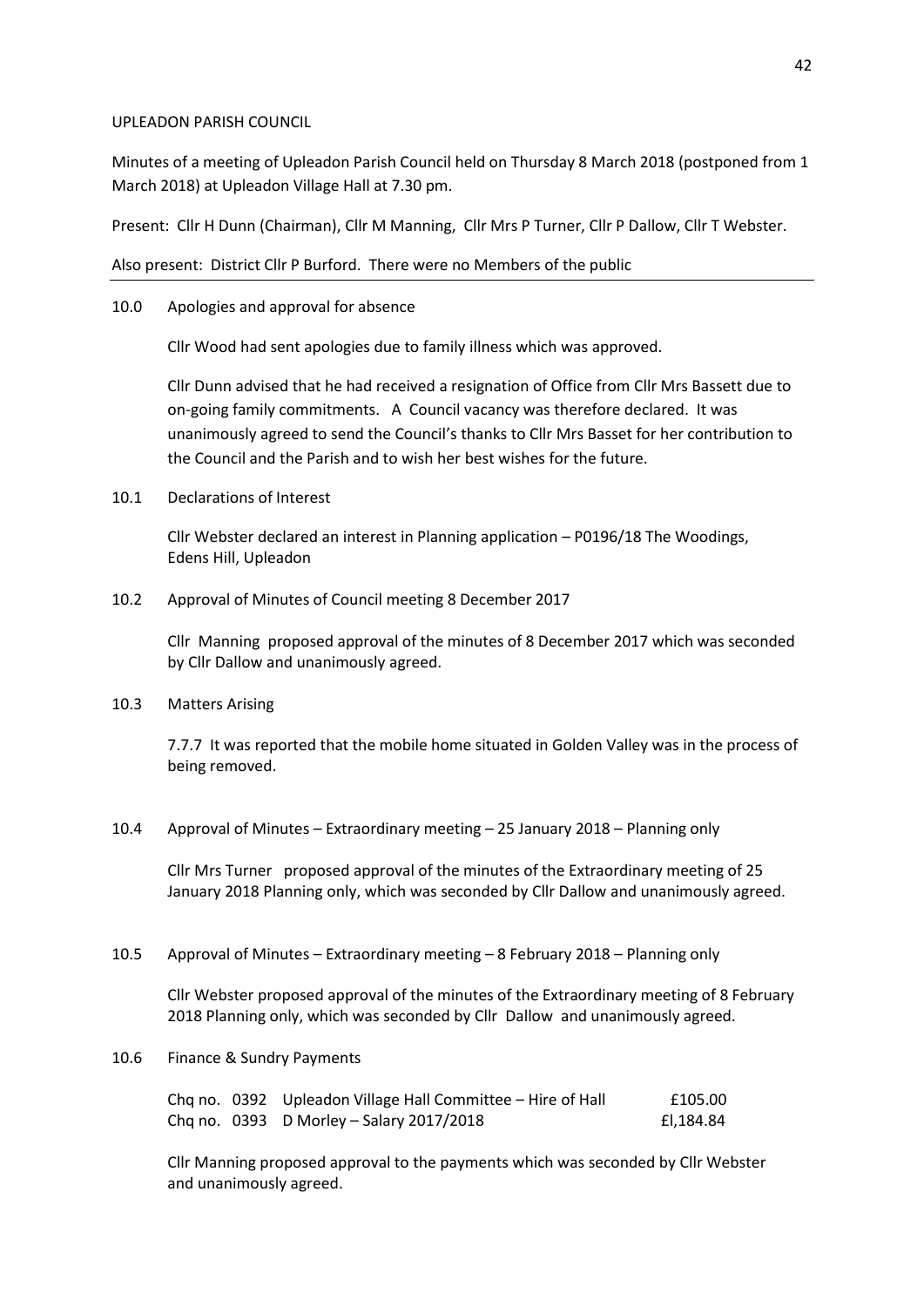# 10.7 Correspondence

10.7.1 Local Government Boundary Commission – Electoral Review of Forest of Dean: Final Recommendations

Members were advised of the final recommendations of the Electoral Review of the Forest of Dean which were noted.

- 10.8 Business
- 10.8.1 To give consideration to planning application
	- 1. P0196/18/Dem Agricultural and Forestry Development The Woodings, Edens Hill Upleadon – demolition of existing outbuilding. Application for determination as to whether prior approval is required for further details

Cllr Webster left the room whilst this matter was under consideration.

No Objection

Proposed by Cllr Manning seconded by Cllr Dallow and unanimously agreed.

10.8.2 To give consideration to Grant applications

Applications were considered from:-

Arrive Alive, Forest of Dean Citizens Advice Bureau, Sara, and Cobalt Unit

Cllr Manning proposed that £50.00 be awarded to Arrive Alive, Sara and Cobalt Unit. This was seconded by Cllr Dallow and unanimously agreed.

10.8.3 General Data Protection Act 25 May 2018

The Clerk advised of new regulations relating to the General Data Protection Act which are coming into force on 25 May 2018. The Clerk referred to the National Assoc Local Council's Toolkit on the matter which was lengthy and complex and required further clarification. It was agreed that the Clerk attend a forthcoming training course for Councillors and Clerks organised by the Glos Association of Parish and Town Councils on 26 April 2018, the cost of which was £40.00. Proposed by Cllr Dunn, seconded by Cllr Manning and unanimously agreed.

## 10.8.4 Highway matters

1. It was agreed to write to County Councillor W Windsor-Clive regarding the poor condition of the Newent road running through the village out to Orridge Street. Particularly deep potholes were identified at two locations on the stretch of road between Upleadon Cross and Carswells on the Newent road. Proposed by Cllr Manning, seconded by Cllr Dallow and unanimously agreed.